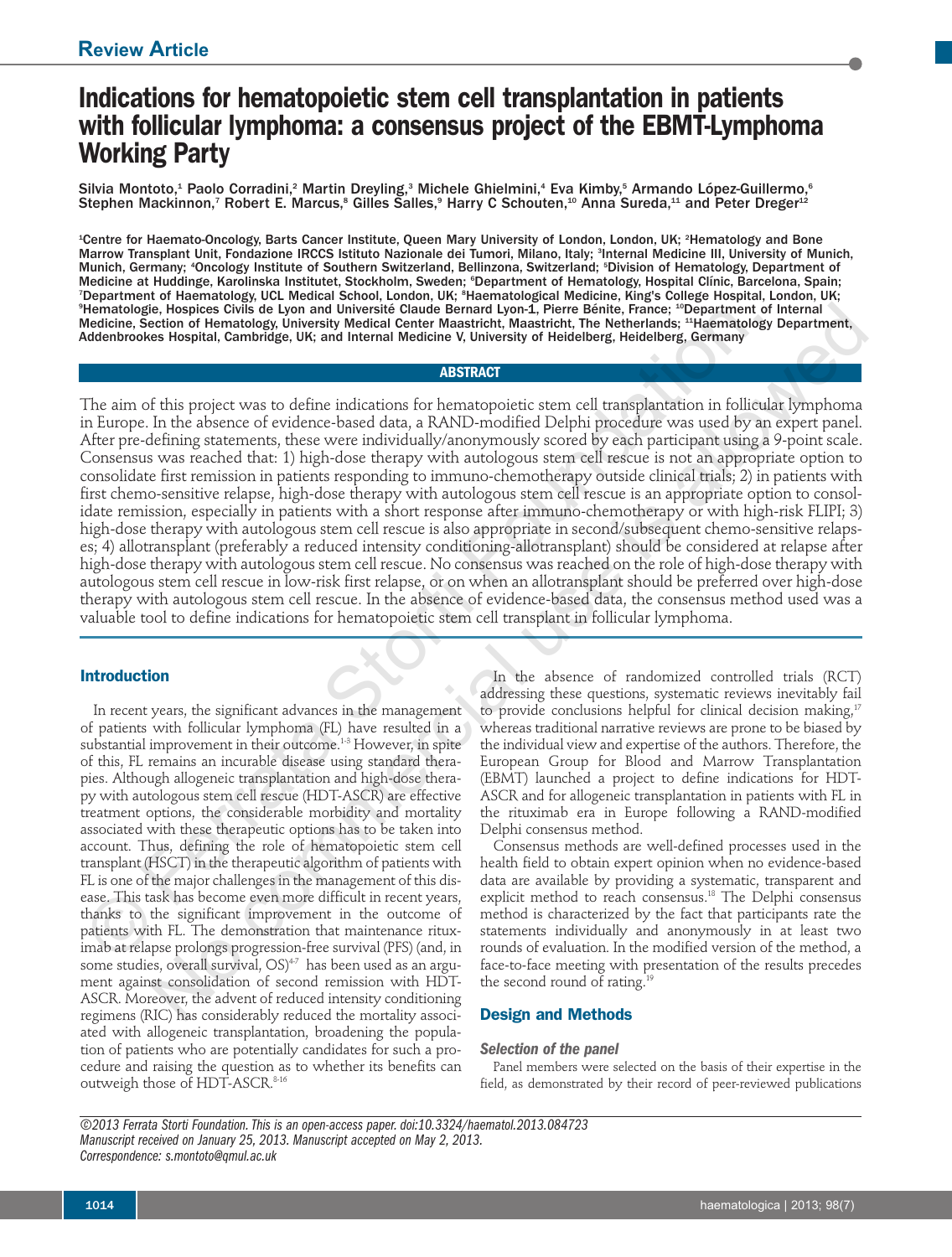and leadership of clinical trials on the subject, and by their involvement in national and international lymphoma or transplant organizations. The aim was to put together a team with a balanced distribution of 'lymphoma' and 'transplant' experts. A panel made up of 12 members was considered appropriate in order to cover a representative spectrum of different fields of expertise, views, and European nationalities, whilst keeping administrative efforts manageable, as recommended by Murphy *et al*. 19

## *Overview of the process*

Following a RAND-modified Delphi process, the participants were invited to submit their suggestions for the issues that they considered should be discussed during the consensus procedure. An up-to-date summary of the published literature on the field was prepared by the project co-ordinator (SM). The suggestions were subsequently discussed by teleconference and 16 statements were produced. The decision on the definition and on the threshold to declare consensus was also made during the teleconference. Subsequently, the participants rated each statement individually and sent the ratings to the project co-ordinator who analyzed and summarized the results while keeping the individual ratings anonymous. This was followed by a face-to-face meeting of the panel at which the project co-ordinator presented the results of the first round of rating to the members. The discussion of the results led to the re-formulation of some statements and the addition of 3 further statements. Hence, 19 statements were finally agreed for the second and final round of rating. Again, this was completed individually and semi-anonymously (that is, only known by the co-ordinator) by each member of the panel (Table 1). considered about be discussed of<br>the pelating the consensus procedure. One of the pelating the consensus procedure. The pelating of the pelating of the pelating of the pelating of the pelating of the pelating of the pelat

# *Definition of consensus*

criteria (consensus >75% agreement) was considered and rejected in favor of a more strict definition of consensus.

# **Results**

#### *Participation*

All members of the panel participated in at least the two crucial steps of the process, i.e. the rating rounds. A minimum participation of 55% of the members was achieved for each step of the process, with a total rate of participation of 79% and two-thirds of the members participating in at least 5 of the 6 steps (Figure 1).

# *Initial statements and results of the first round of rating*

# *Re-formulation of statements and final consensus*

# **Discussion**

| considered should be discussed during the consensus procedure.<br>An up-to-date summary of the published literature on the field<br>was prepared by the project co-ordinator (SM). The suggestions<br>were subsequently discussed by teleconference and 16 state-<br>ments were produced. The decision on the definition and on the<br>threshold to declare consensus was also made during the tele-<br>conference. Subsequently, the participants rated each statement<br>individually and sent the ratings to the project co-ordinator who<br>analyzed and summarized the results while keeping the individ-<br>ual ratings anonymous. This was followed by a face-to-face<br>meeting of the panel at which the project co-ordinator presented<br>the results of the first round of rating to the members. The dis-<br>cussion of the results led to the re-formulation of some state-<br>ments and the addition of 3 further statements. Hence, 19 state-<br>ments were finally agreed for the second and final round of rat-<br>ing. Again, this was completed individually and semi-anony-<br>mously (that is, only known by the co-ordinator) by each mem-<br>ber of the panel (Table 1).<br><b>Definition of consensus</b><br>The participants rated every statement using a 9-point scale<br>from 1-3 ('disagree': 1, strongly; 2, disagree; 3, moderately) to 7-9<br>('agree': 7, moderately; 8, agree; 9, strongly); scores of 4-6 corre-<br>sponded to 'neither agree nor disagree'. For each statement, the high-<br>est and lowest scores were discarded and consensus was reached<br>if all the other scores fell in the same group. No consensus was<br>reached if there was at least one score in the 'disagree' group and<br>one or more scores in the 'agree' group. Partial consensus was<br>reached if the rates were split between the 'neither agree nor dis-<br>agree' and either the 'disagree' or the 'agree' group. A less stringent |                                                                                                                                                                   | Initial statements and results of the first round of rating<br>The members of the panel suggested nine issues for dis-<br>cussion that were formulated into 16 statements after the<br>first teleconference (Table 2). After the first round of rating,<br>consensus on 5 statements was reached; in addition, there<br>was partial consensus in favor of 2 further statements.<br><b>Re-formulation of statements and final consensus</b><br>Following the presentation of the summary of the first<br>round of rating at the face-to-face meeting, the discussion of<br>the results led to the re-formulation of some of the state-<br>ments to improve clarity and the addition of 3 further state-<br>ments.<br>After the second round of rating, agreement in favor of 8<br>statements (statement ns. $1, 5, 9, 10, 12, 13, 18$ and 19) was<br>reached; there was also consensus against statement ns. 2<br>and 3. In addition, there was partial consensus in favor of<br>statement n. 11, and partial consensus against statement n.<br>4. Summaries of the 12 statements on which consensus was<br>reached are given in Tables 3 and 4 (grouped according to<br>topic). No consensus was reached on the remaining 7 state-<br>ments (statement ns. 6-8 and 14-17) (Table 5). The median,<br>range and distribution of scores for all statements are<br>shown in Tables 6-9.<br><b>Discussion</b><br>In the absence of evidence-based data, formal consensus |                      |  |  |  |
|----------------------------------------------------------------------------------------------------------------------------------------------------------------------------------------------------------------------------------------------------------------------------------------------------------------------------------------------------------------------------------------------------------------------------------------------------------------------------------------------------------------------------------------------------------------------------------------------------------------------------------------------------------------------------------------------------------------------------------------------------------------------------------------------------------------------------------------------------------------------------------------------------------------------------------------------------------------------------------------------------------------------------------------------------------------------------------------------------------------------------------------------------------------------------------------------------------------------------------------------------------------------------------------------------------------------------------------------------------------------------------------------------------------------------------------------------------------------------------------------------------------------------------------------------------------------------------------------------------------------------------------------------------------------------------------------------------------------------------------------------------------------------------------------------------------------------------------------------------------------------------------------------------------------------------------------------------------|-------------------------------------------------------------------------------------------------------------------------------------------------------------------|---------------------------------------------------------------------------------------------------------------------------------------------------------------------------------------------------------------------------------------------------------------------------------------------------------------------------------------------------------------------------------------------------------------------------------------------------------------------------------------------------------------------------------------------------------------------------------------------------------------------------------------------------------------------------------------------------------------------------------------------------------------------------------------------------------------------------------------------------------------------------------------------------------------------------------------------------------------------------------------------------------------------------------------------------------------------------------------------------------------------------------------------------------------------------------------------------------------------------------------------------------------------------------------------------------------------------------------------------------------------------------------------------------------------------------------------------------------------|----------------------|--|--|--|
| Table 1. Description of the steps involved in the RAND-modified method.                                                                                                                                                                                                                                                                                                                                                                                                                                                                                                                                                                                                                                                                                                                                                                                                                                                                                                                                                                                                                                                                                                                                                                                                                                                                                                                                                                                                                                                                                                                                                                                                                                                                                                                                                                                                                                                                                        |                                                                                                                                                                   |                                                                                                                                                                                                                                                                                                                                                                                                                                                                                                                                                                                                                                                                                                                                                                                                                                                                                                                                                                                                                                                                                                                                                                                                                                                                                                                                                                                                                                                                     |                      |  |  |  |
| <b>Who</b>                                                                                                                                                                                                                                                                                                                                                                                                                                                                                                                                                                                                                                                                                                                                                                                                                                                                                                                                                                                                                                                                                                                                                                                                                                                                                                                                                                                                                                                                                                                                                                                                                                                                                                                                                                                                                                                                                                                                                     | <b>What</b>                                                                                                                                                       |                                                                                                                                                                                                                                                                                                                                                                                                                                                                                                                                                                                                                                                                                                                                                                                                                                                                                                                                                                                                                                                                                                                                                                                                                                                                                                                                                                                                                                                                     | <b>How</b>           |  |  |  |
| All panel members                                                                                                                                                                                                                                                                                                                                                                                                                                                                                                                                                                                                                                                                                                                                                                                                                                                                                                                                                                                                                                                                                                                                                                                                                                                                                                                                                                                                                                                                                                                                                                                                                                                                                                                                                                                                                                                                                                                                              | Send suggestions of issues for discussion to SM/PD                                                                                                                |                                                                                                                                                                                                                                                                                                                                                                                                                                                                                                                                                                                                                                                                                                                                                                                                                                                                                                                                                                                                                                                                                                                                                                                                                                                                                                                                                                                                                                                                     | E-mail               |  |  |  |
| Project co-ordinator                                                                                                                                                                                                                                                                                                                                                                                                                                                                                                                                                                                                                                                                                                                                                                                                                                                                                                                                                                                                                                                                                                                                                                                                                                                                                                                                                                                                                                                                                                                                                                                                                                                                                                                                                                                                                                                                                                                                           | Send summary of published data<br>List questions/statements                                                                                                       |                                                                                                                                                                                                                                                                                                                                                                                                                                                                                                                                                                                                                                                                                                                                                                                                                                                                                                                                                                                                                                                                                                                                                                                                                                                                                                                                                                                                                                                                     |                      |  |  |  |
| All panel members                                                                                                                                                                                                                                                                                                                                                                                                                                                                                                                                                                                                                                                                                                                                                                                                                                                                                                                                                                                                                                                                                                                                                                                                                                                                                                                                                                                                                                                                                                                                                                                                                                                                                                                                                                                                                                                                                                                                              | Define threshold required for consensus                                                                                                                           |                                                                                                                                                                                                                                                                                                                                                                                                                                                                                                                                                                                                                                                                                                                                                                                                                                                                                                                                                                                                                                                                                                                                                                                                                                                                                                                                                                                                                                                                     | Teleconference       |  |  |  |
|                                                                                                                                                                                                                                                                                                                                                                                                                                                                                                                                                                                                                                                                                                                                                                                                                                                                                                                                                                                                                                                                                                                                                                                                                                                                                                                                                                                                                                                                                                                                                                                                                                                                                                                                                                                                                                                                                                                                                                | Formulate statements                                                                                                                                              |                                                                                                                                                                                                                                                                                                                                                                                                                                                                                                                                                                                                                                                                                                                                                                                                                                                                                                                                                                                                                                                                                                                                                                                                                                                                                                                                                                                                                                                                     |                      |  |  |  |
| All panel members                                                                                                                                                                                                                                                                                                                                                                                                                                                                                                                                                                                                                                                                                                                                                                                                                                                                                                                                                                                                                                                                                                                                                                                                                                                                                                                                                                                                                                                                                                                                                                                                                                                                                                                                                                                                                                                                                                                                              | Rate statements $(1st$ round)                                                                                                                                     |                                                                                                                                                                                                                                                                                                                                                                                                                                                                                                                                                                                                                                                                                                                                                                                                                                                                                                                                                                                                                                                                                                                                                                                                                                                                                                                                                                                                                                                                     | Individually         |  |  |  |
| Project co-ordinator                                                                                                                                                                                                                                                                                                                                                                                                                                                                                                                                                                                                                                                                                                                                                                                                                                                                                                                                                                                                                                                                                                                                                                                                                                                                                                                                                                                                                                                                                                                                                                                                                                                                                                                                                                                                                                                                                                                                           | Rank statements<br>Send interim results to all members                                                                                                            |                                                                                                                                                                                                                                                                                                                                                                                                                                                                                                                                                                                                                                                                                                                                                                                                                                                                                                                                                                                                                                                                                                                                                                                                                                                                                                                                                                                                                                                                     |                      |  |  |  |
| All panel members                                                                                                                                                                                                                                                                                                                                                                                                                                                                                                                                                                                                                                                                                                                                                                                                                                                                                                                                                                                                                                                                                                                                                                                                                                                                                                                                                                                                                                                                                                                                                                                                                                                                                                                                                                                                                                                                                                                                              | Presentation of results by the project co-ordinator<br>Group discussion on the ranking of the statements<br>Group discussion on the formulation of the statements |                                                                                                                                                                                                                                                                                                                                                                                                                                                                                                                                                                                                                                                                                                                                                                                                                                                                                                                                                                                                                                                                                                                                                                                                                                                                                                                                                                                                                                                                     | Face-to-face meeting |  |  |  |
| All panel members                                                                                                                                                                                                                                                                                                                                                                                                                                                                                                                                                                                                                                                                                                                                                                                                                                                                                                                                                                                                                                                                                                                                                                                                                                                                                                                                                                                                                                                                                                                                                                                                                                                                                                                                                                                                                                                                                                                                              | Re-formulation of statements                                                                                                                                      |                                                                                                                                                                                                                                                                                                                                                                                                                                                                                                                                                                                                                                                                                                                                                                                                                                                                                                                                                                                                                                                                                                                                                                                                                                                                                                                                                                                                                                                                     | Teleconference       |  |  |  |
| All panel members                                                                                                                                                                                                                                                                                                                                                                                                                                                                                                                                                                                                                                                                                                                                                                                                                                                                                                                                                                                                                                                                                                                                                                                                                                                                                                                                                                                                                                                                                                                                                                                                                                                                                                                                                                                                                                                                                                                                              | Rate statements (2 <sup>nd</sup> round)                                                                                                                           |                                                                                                                                                                                                                                                                                                                                                                                                                                                                                                                                                                                                                                                                                                                                                                                                                                                                                                                                                                                                                                                                                                                                                                                                                                                                                                                                                                                                                                                                     | Individually         |  |  |  |
| Project co-ordinator                                                                                                                                                                                                                                                                                                                                                                                                                                                                                                                                                                                                                                                                                                                                                                                                                                                                                                                                                                                                                                                                                                                                                                                                                                                                                                                                                                                                                                                                                                                                                                                                                                                                                                                                                                                                                                                                                                                                           | Rank statements<br>Send final results to all members                                                                                                              |                                                                                                                                                                                                                                                                                                                                                                                                                                                                                                                                                                                                                                                                                                                                                                                                                                                                                                                                                                                                                                                                                                                                                                                                                                                                                                                                                                                                                                                                     |                      |  |  |  |
| All panel members                                                                                                                                                                                                                                                                                                                                                                                                                                                                                                                                                                                                                                                                                                                                                                                                                                                                                                                                                                                                                                                                                                                                                                                                                                                                                                                                                                                                                                                                                                                                                                                                                                                                                                                                                                                                                                                                                                                                              | Agree on final consensus report                                                                                                                                   |                                                                                                                                                                                                                                                                                                                                                                                                                                                                                                                                                                                                                                                                                                                                                                                                                                                                                                                                                                                                                                                                                                                                                                                                                                                                                                                                                                                                                                                                     | $\qquad \qquad -$    |  |  |  |

#### Table 1. Description of the steps involved in the RAND-modified method.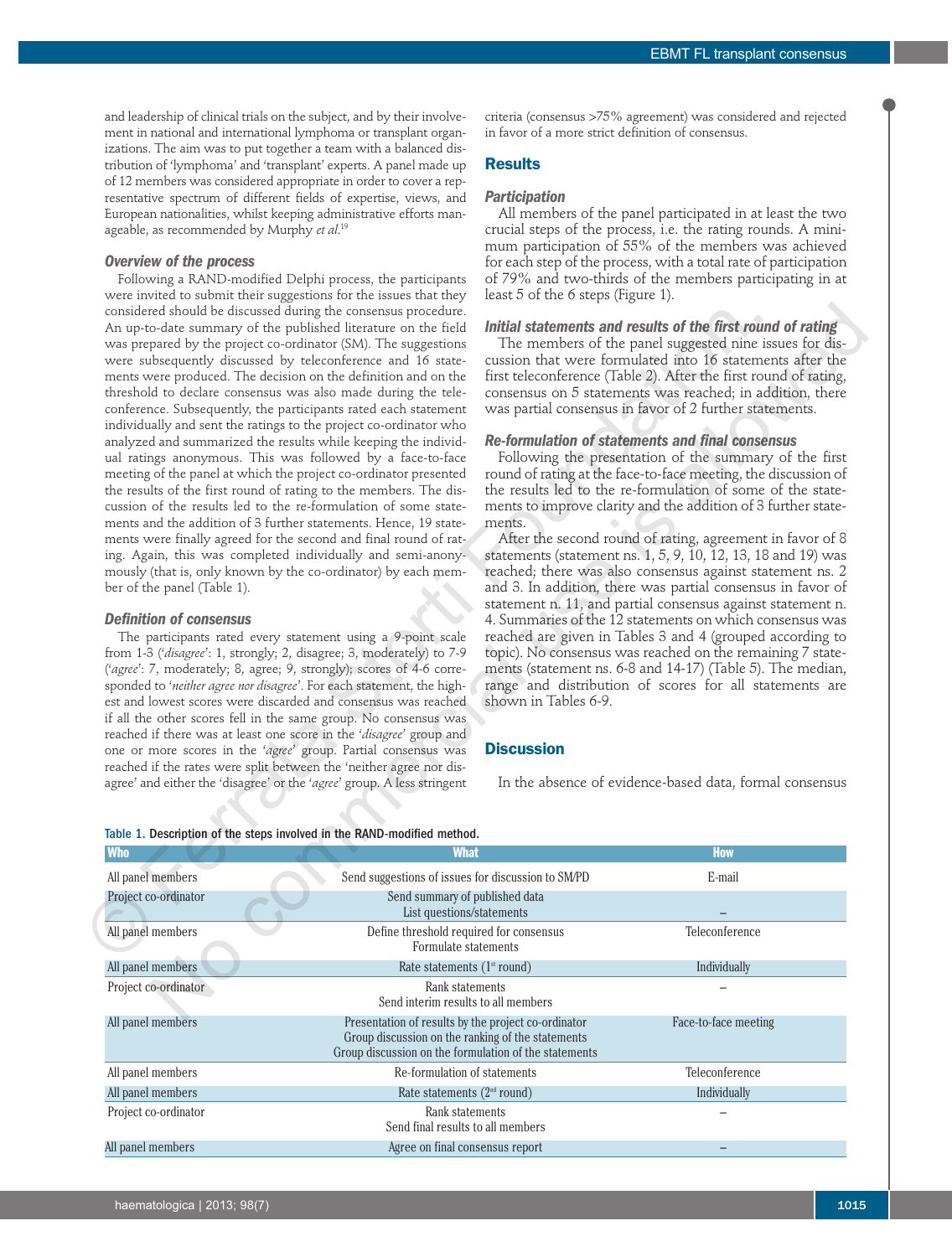# Table 2. The 16 statements formuled after the first teleconference.

| <b>Statement</b><br>n. | <b>Agreed statement</b>                                                                                                                                                                                                                                         |
|------------------------|-----------------------------------------------------------------------------------------------------------------------------------------------------------------------------------------------------------------------------------------------------------------|
|                        | Autologous transplant is not indicated in first-line therapy in patients responding to immuno-chemotherapy, outside the setting<br>of clinical trials                                                                                                           |
| $\overline{2}$         | Autologous transplant is indicated in first-line therapy in patients with poor risk features such as high-risk FLIPI at diagnosis                                                                                                                               |
| 3                      | Autologous transplant is indicated in first-line therapy in patients with poor risk features such as grade 3a FL                                                                                                                                                |
| 4                      | Autologous transplant is indicated in first-line therapy in patients with poor risk features such as PR after immuno-chemotherapy                                                                                                                               |
| 5                      | Autologous transplant is indicated in patients in 1st relapse with chemosensitive disease                                                                                                                                                                       |
| $\mathfrak b$          | Autologous transplant is not indicated in 1st relapse in patients with good risk features such as a long response duration (3-5 years) after<br>immuno-chemotherapy                                                                                             |
|                        | Autologous transplant is not indicated in 1st relapse in patients with good risk features such as low-risk FLIPI at relapse                                                                                                                                     |
| 8                      | Autologous transplant is not indicated in 1st relapse in patients with good risk features such as rituximab-naïve patients                                                                                                                                      |
| 9                      | Autologous transplant is indicated in patients in second or subsequent relapses with chemo-sensitive disease                                                                                                                                                    |
| 10                     | Allogeneic transplant should be considered in patients with relapse after autologous transplant                                                                                                                                                                 |
| 11                     | In very young patients (<40 years) with poor risk features such as a short response duration (<2 years), allogeneic transplant should<br>be considered before an autologous transplant                                                                          |
| 12                     | In very young patients (<40 years) with poor risk features such as high-risk FLIPI at relapse, allogeneic transplant should be considered<br>before an autologous transplant                                                                                    |
| 13                     | In very young patients (<40 years) with poor risk features such as PR after salvage treatment, allogeneic transplant should be considered<br>before an autologous transplant                                                                                    |
| 14                     | Total-body irradiation (TBI) is generally not recommended in the transplant conditioning regimen                                                                                                                                                                |
| 15                     | Myeloablative conditioning regimens are generally not recommended in patients receiving an allogeneic transplant                                                                                                                                                |
| 16                     | In FL, the available biological, genetic and clinical risk factors are not sufficient to guide treatment decisions. Treatment decisions including<br>the indication for autologous and allogeneic transplantation are exclusively guided by the clinical course |

### Table 3. Final consensus in favor.

| 8               |                                    | Autologous transplant is not indicated in 1st relapse in patients with good risk features such as low-risk FLIPI at relapse                                                                                                                                     |
|-----------------|------------------------------------|-----------------------------------------------------------------------------------------------------------------------------------------------------------------------------------------------------------------------------------------------------------------|
|                 |                                    | Autologous transplant is not indicated in 1st relapse in patients with good risk features such as rituximab-naïve patients                                                                                                                                      |
| 9               |                                    | Autologous transplant is indicated in patients in second or subsequent relapses with chemo-sensitive disease                                                                                                                                                    |
| 10              |                                    | Allogeneic transplant should be considered in patients with relapse after autologous transplant                                                                                                                                                                 |
| 11              |                                    | In very young patients (<40 years) with poor risk features such as a short response duration (<2 years), allogeneic transplant should                                                                                                                           |
|                 |                                    | be considered before an autologous transplant                                                                                                                                                                                                                   |
| 12              |                                    | In very young patients (<40 years) with poor risk features such as high-risk FLIPI at relapse, allogeneic transplant should be considered<br>before an autologous transplant                                                                                    |
| 13              |                                    | In very young patients (<40 years) with poor risk features such as PR after salvage treatment, allogeneic transplant should be considered                                                                                                                       |
|                 |                                    | before an autologous transplant                                                                                                                                                                                                                                 |
| 14              |                                    | Total-body irradiation (TBI) is generally not recommended in the transplant conditioning regimen                                                                                                                                                                |
| $\overline{15}$ |                                    | Myeloablative conditioning regimens are generally not recommended in patients receiving an allogeneic transplant                                                                                                                                                |
| 16              |                                    | In FL, the available biological, genetic and clinical risk factors are not sufficient to guide treatment decisions. Treatment decisions including<br>the indication for autologous and allogeneic transplantation are exclusively guided by the clinical course |
|                 |                                    |                                                                                                                                                                                                                                                                 |
|                 | Table 3. Final consensus in favor. |                                                                                                                                                                                                                                                                 |
| Consensus       |                                    |                                                                                                                                                                                                                                                                 |
| n.              | <b>Statement</b><br>n.             | <b>Agreed statement</b>                                                                                                                                                                                                                                         |
| $\mathbf{1}$    | $\mathbf{1}$                       | HDT-ASCR is not an appropriate treatment option to consolidate first remission in patients with FL responding to<br>immuno-chemotherapy, outside the setting of clinical trials.                                                                                |
| $\overline{2}$  | 5                                  | In patients in first relapse with chemo-sensitive disease HDT-ASCR is an appropriate treatment option to consolidate                                                                                                                                            |
|                 | 9                                  | remission.<br>Remission consolidation with HDT-ASCR is an appropriate treatment option in 1st relapse in patients with a short                                                                                                                                  |
|                 | 10                                 | response duration (<3 years) after immuno-chemotherapy.<br>Remission consolidation with HDT-ASCR is an appropriate treatment option in 1st relapse in patients with high-risk                                                                                   |
|                 | $11*$                              | FLIPI at relapse.<br>Remission consolidation with HDT-ASCR is an appropriate treatment option in 1st relapse in patients previously treated<br>with rituximab.*                                                                                                 |
| 3               | 12                                 | with chemo-sensitive disease.                                                                                                                                                                                                                                   |
|                 |                                    | Remission consolidation with HDT-ASCR is an appropriate treatment option in patients in second or subsequent relapses                                                                                                                                           |
|                 | 13<br>18                           | Allogeneic transplantation should be considered in patients with relapse after HDT-ASCR.<br>Reduced-intensity/ non-myeloablative conditioning regimens are generally more appropriate in patients receiving<br>an allogeneic transplant.                        |

# Table 4. Final consensus against.

| <b>Consensus</b><br>n. | <b>Statement</b><br>n. | <b>Rejected statement</b>                                                                                                                           |
|------------------------|------------------------|-----------------------------------------------------------------------------------------------------------------------------------------------------|
|                        | 2                      | HDT-ASCR is an appropriate treatment option to consolidate first remission in patients with high-risk FLIPI at diagnosis.                           |
|                        | 3                      | HDT-ASCR is an appropriate treatment option to consolidate first remission in patients with grade 3a FL.                                            |
|                        | $4*$                   | HDT-ASCR is an appropriate treatment option to consolidate first remission in patients with <b>partial remission</b> after<br>immuno-chemotherapy.* |

*\*Partial consensus against only.*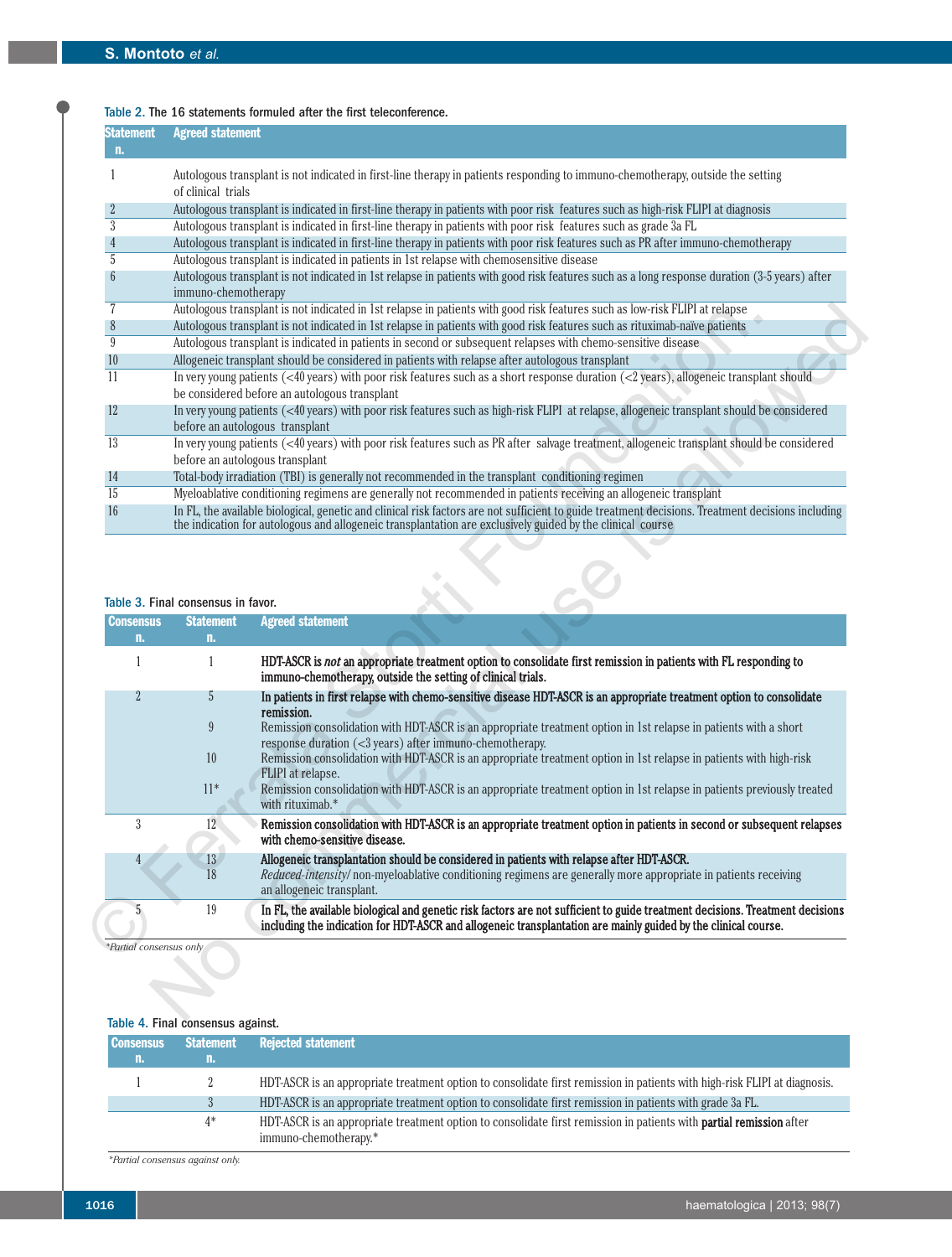development methods such as the one used in this project, are valuable tools to define indications for HSCT in patients with FL. Consensus methods were initially developed for forecasting in the setting of the emergence of new technologies and were first used in the health field in the 1950s.19 Several papers have recently been published reporting 'consensus' indications or guidelines on different hemato-oncology topics.20-25 Many of them, however, do not follow formal consensus methods but they are a summary of experts' recommendations, with no details on how the experts have been selected or, more importantly, how the decision to recommend a specific approach has been made.

In contrast, formal consensus methodology, such as the RAND-modified Delphi procedure followed here,<sup>19</sup> provides a reproducible, systematic, transparent and explicit process to reach consensus. When this project was initially launched, there were neither recommendations on which consensus development method was preferable nor any formal guidelines on the process itself. More recently, the American Society of Clinical Oncology (ASCO) proposed a modified Delphi approach and established the steps involved in detail, recognizing the importance of such methods for the development of guidelines when evidencebased data is scarce.18 What differentiates this manuscript from the many other excellent reviews on the role of HSCT in patients with  $FL^{17, 26, 27}$  is the fact that, in the current paper, the recommendations following the exhaustive review of the literature result from a systematic and objective procedure, rather than summarizing the pre-established views of a limited number of authors. Consensus methods increase the objectivity of experts' recommendations by guaranteeing that all participants involved in the process will be able to express their opinions and that all views will be equally valued. In a disease such as FL, with a highly heterogeneous management and multiple treatment options, this is crucial to ensure the objectivity of the process and to strongly increase the value of the resulting recommendations. Whereas the recommendations included in this manuscript are, obviously, based on 'expert opinion', the strength of this project is that such recommendations are made following a strict, well-defined and objective process based on consensus methodology. In contrast, formula Cousseau methodology, such as the pointer, with allegedly proceeds a reproduction, spectral storting in the control of the spectral storting and the spectral storting in the spectral store and the poi strain, formula methodology, used as the pointer several methodology approximation in the specific specific specific specific specific specific specific specific specific specific specific specific specific specific speci

The main conclusion of this European consensus project is that HDT-ASCR plays a significant role in the management of patients with relapsed FL even in the rituximab era. The advent of rituximab might have jeopardized the position of HDT-ASCR in the therapeutic algorithm of FL, as the improved PFS associated with maintenance rituximab

could render HDT-ASCR unnecessary to prolong remission in relapsed FL. The data from the Lympho-care study at relapse<sup>28</sup> and those of the updated EORTC 20981 trial,<sup>7</sup> amongst others, seems to suggest that the enthusiasm for HDT-ASCR to consolidate remission in patients with relapsed FL has decreased in the rituximab era, with only a small proportion of patients (<2-7%) reported as receiving such treatment in those studies.

In the current project there was consensus to support HDT-ASCR in patients with relapsed FL. In particular, there was agreement in considering HDT-ASCR an appropriate option in first relapse, in general, and, more specifically, in patients with allegedly poor-risk features such as a short response duration or a high-risk FLIPI at first relapse, two recognized poor risk factors at recurrence in the pre-rituximab era.29,30 There was only partial consensus to recommend HDT-ASCR in first relapse in patients previously treated with rituximab, as some participants argued that patients might have received single agent rituximab and/or no maintenance, and they could not be considered as 'highrisk' patients not having received previous combination of chemotherapy and rituximab, the 'optimum' treatment. Moreover, it remains to be shown in FL if relapse after rituximab-containing first-line treatment is associated with a poorer prognosis than relapse after rituximab-free treatment $31$  as seems to be the case with aggressive B-cell lymphoma.32 The role of HDT-ASCR in patients with relapsed FL in the rituximab era is supported by the studies published by Sebban *et al*.<sup>33</sup> and Le Gouill *et al*.<sup>34</sup> Moreover, a recent EBMT study has demonstrated that rituximab does



Figure 1. Participation of panel members (PM). Number of PM participating at each step. S: statements (suggestion of issues to discuss); TC1: teleconference 1 (formulation of statements and definition of threshold for consensus); R1: first round of rating; M: face-to-face meeting (discussion of ratings and statements); TC2: teleconference 2 (re-formulation of statements); R2: second round of rating.

|                        | Table 5. Statements for which no consensus was achieved.                                                                                                                                                                                                            |
|------------------------|---------------------------------------------------------------------------------------------------------------------------------------------------------------------------------------------------------------------------------------------------------------------|
| <b>Statement</b><br>n. |                                                                                                                                                                                                                                                                     |
| 6                      | Remission consolidation with HDT-ASCR is not an appropriate treatment option in 1st relapse in patients with long response duration<br>(longer than 3-5 years) after immuno-chemotherapy.                                                                           |
| 8                      | Remission consolidation with HDT-ASCR is not an appropriate treatment option in 1st relapse in patients with low-risk FLIPI at relapse.<br>Remission consolidation with HDT-ASCR is not an appropriate treatment option in 1st relapse in rituximab-naïve patients. |
| 14                     | In young patients $(\leq 40 \text{ years})$ with a very short response duration $(\leq 2 \text{ years})$ and requiring transplant, allogeneic transplant should<br>be considered instead of HDT-ASCR.                                                               |
| 15                     | In young patients (<40 years) with high-risk FLIPI at relapse and requiring transplant, allogeneic transplant should be considered<br>instead of HDT-ASCR.                                                                                                          |
| 16                     | In young patients (<40 years) with PR after salvage treatment and requiring transplant, allogeneic transplant should be considered<br>instead of HDT-ASCR.                                                                                                          |
| 17                     | TBI is generally not recommended in the transplant conditioning regimen of HDT-ASCR.                                                                                                                                                                                |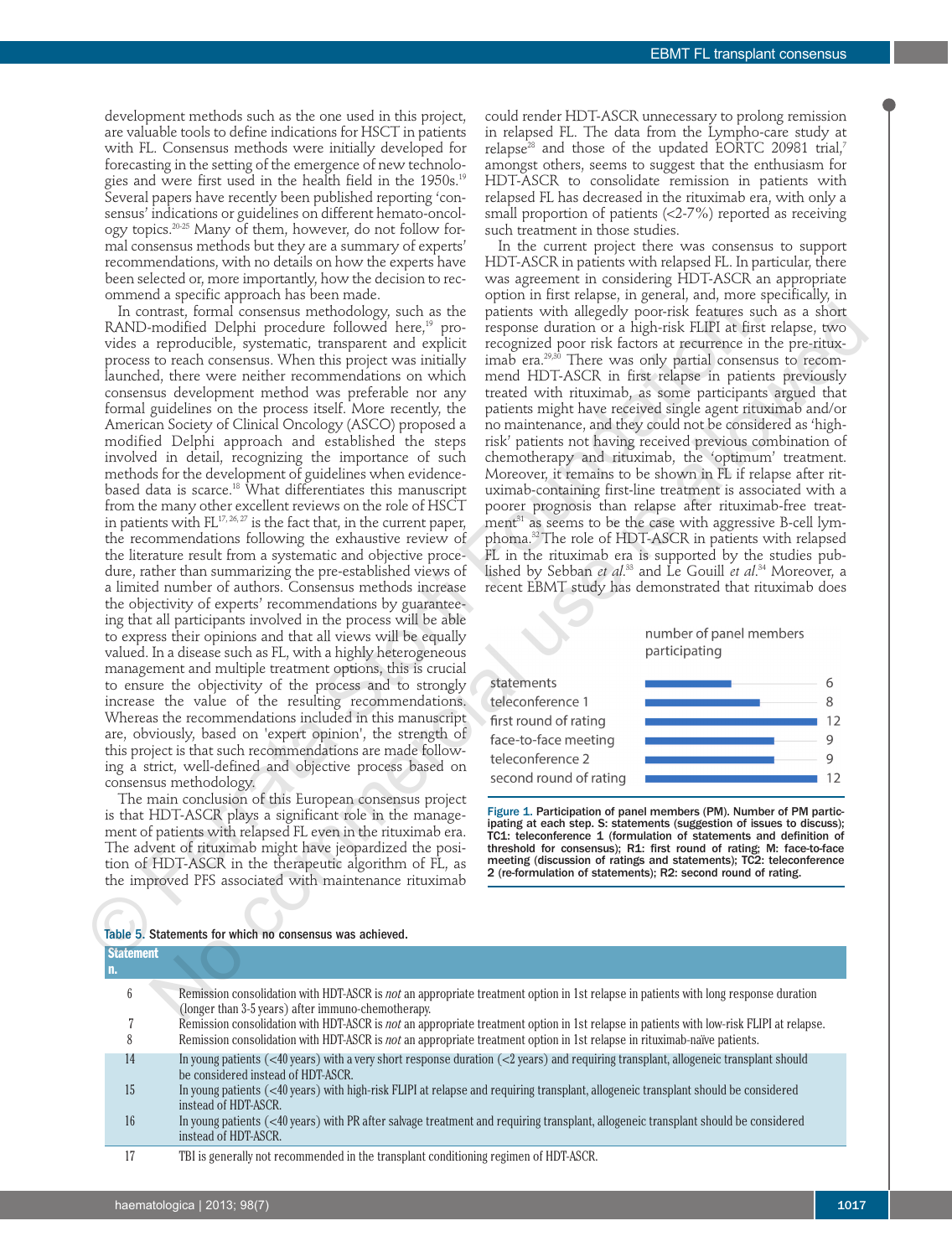not impair the effectiveness of HDT-ASCR but, in fact, the outcome after HDT-ASCR is significantly better in patients who received monoclonal antibodies (MoAb) prior to HDT-ASCR.35 Finally, the Lym01 study, although performed in patients who relapsed after rituximab-free first-line therapy, suggests that HDT-ASCR and rituximab maintenance could synergize in improving disease control in patients with recurrent FL.36

Contrasting with the consensus on HDT-ASCR in highrisk first relapse, there was no agreement on the possibility of obviating HDT-ASCR to consolidate second remission in patients with low-risk characteristics at first relapse (i.e. low-risk FLIPI, long first remission, or rituximab-naïve), with around one-third of the panel members considering that HDT-ASCR was indicated at first relapse even in patients with 'good-risk' features.

There was also agreement in rejecting HDT-ASCR to consolidate first remission outside the setting of clinical trials, even in allegedly high-risk patients such as those with high-risk FLIPI. This is in line with experience from the prerituximab era confirmed in a recent meta-analysis showing an advantage of HDT-ASCT over conventional chemotherapy in terms of EFS with no significant differences in  $OS^{37}$ In the current project, HDT-ASCR was not recommended as part of first-line therapy even in patients with high-risk disease. There was, however, an element of discrepancy, as there was only partial agreement against recommending HDT-ASCR to consolidate first remission in patients in partial response (PR) after immuno-chemotherapy. This disagreement was driven by the different meanings of 'PR',

# Table 6. Median, range and distribution of scores for statements for which the final consensus was in favor.

|                                                                                                                                                                                                                                                                |                  | <b>Disagree</b>  |                  |          | Neither agree nor disagree |                |        | <b>Agree</b><br>(range) |                      | <b>Median</b> |
|----------------------------------------------------------------------------------------------------------------------------------------------------------------------------------------------------------------------------------------------------------------|------------------|------------------|------------------|----------|----------------------------|----------------|--------|-------------------------|----------------------|---------------|
|                                                                                                                                                                                                                                                                | (1)              | (2)              | (3)              | (4)      | (5)                        | (6)            | (7)    | (8)                     | (9)                  |               |
| 1. HDT-ASCR is <b>NOT</b> an appropriate treatment<br>option to consolidate $1st$ remission in patients<br>responding to immuno-chemotherapy, outside<br>the setting of clinical trials                                                                        | $\bf{0}$         | $\boldsymbol{0}$ | $\boldsymbol{0}$ | $\theta$ |                            | $\overline{0}$ | 1(8%)  | 3(25%)                  | 8 (67%)              | $9(7-9)$      |
| 5. In patients in 1st relapse with chemo-sensitive<br>disease, HDT-ASCR is an appropriate treatment<br>option to consolidate remission                                                                                                                         | $\overline{0}$   | $\overline{0}$   | $\theta$         |          | 1(8%)                      |                | 2(17%) |                         | $6(50\%)$ 3 $(25\%)$ | $8(5-9)$      |
| 9. Remission consolidation with HDT-ASCR is an<br>appropriate treatment option in $1^{\text{st}}$ relapse in<br>patients with a short response duration (<3 years)<br>after immuno-chemotherapy                                                                | $\bf{0}$         |                  |                  | $\theta$ |                            |                | 1(81%) |                         | 8 (67%) 3 (25%)      | $8(7-9)$      |
| 10. Remission consolidation with HDT-ASCR is an<br>appropriate treatment option in 1st relapse in<br>patients with high-risk FLIPI at relapse                                                                                                                  | $\mathbf{0}$     | 0.               | $\theta$         | $\theta$ |                            | $\theta$       | 3(25%) |                         | $6(50\%)$ 3 $(25\%)$ | $8(7-9)$      |
| 12. Remission consolidation with HDT-ASCR is<br>an appropriate treatment option in patients in<br>second or subsequent relapses with<br>chemo-sensitive disease                                                                                                | $\theta$         | $\theta$         | $\overline{0}$   | 1(8%)    | $\theta$                   | $\bf{0}$       | 3(25%) |                         | 6 (50%) 2 (17%)      | $8(4-9)$      |
| 13. Allogeneic transplant SHOULD be considered<br>in patients with relapse after HDT-ASCR                                                                                                                                                                      | $\boldsymbol{0}$ | $\theta$         | $\theta$         | $\theta$ | $\theta$                   | $\theta$       | 2(17%) |                         | $6(50\%)$ 4 (33%)    | $8(7-9)$      |
| 18. Reduced-intensity/non-myeloablative<br>conditioning regimens are generally more<br>appropriate in patients receiving<br>an allogeneic transplant                                                                                                           | 0                | $\theta$         | $\mathbf{0}$     | $\theta$ | 1(81%)                     | $\pmb{0}$      | 1(8%)  |                         | $7(58%)$ 3 $(25%)$   | $8(5-9)$      |
| 19. In FL, the available biological and genetic<br>risk factors are not sufficient to guide treatment<br>decisions. Treatment decisions including the<br>indication for HDT-ASCR and allogeneic<br>transplantation are mainly guided by<br>the clinical course | $\theta$         | $\theta$         | $\theta$         | $\theta$ | $\theta$                   | $\theta$       | 2(17%) |                         | $5(42\%)$ $5(42\%)$  | $8(7-9)$      |

#### Table 7. Median, range and distribution of scores for statements for which the final consensus was against.

|                                                                                                                                                                    |                          | <b>Disagree</b> |     |     |                  | Neither agree nor disagree |                   | <b>Agree</b> |          | <b>Median</b> |
|--------------------------------------------------------------------------------------------------------------------------------------------------------------------|--------------------------|-----------------|-----|-----|------------------|----------------------------|-------------------|--------------|----------|---------------|
|                                                                                                                                                                    | $\bf (1)$                | (2)             | (3) | (4) | (5)              | (6)                        | $\left( 7\right)$ | (8)          | (9)      | (range)       |
| 2. HDT-ASCR is an appropriate treatment<br>option to consolidate $1^{\underline{\text{st}}}$ remission in<br>patients with high-risk FLIPI at diagnosis<br>$(1-3)$ | $6(50\%) 5(42\%) 1(8\%)$ |                 |     |     | $\left( \right)$ | $\left( \right)$           | $\left( \right)$  |              | 0        | 1.5           |
| 3. HDT-ASCR is an appropriate treatment<br>option to consolidate $1^{\text{st}}$ remission                                                                         | $8(67%)$ 3 (25%) 1 (8%)  |                 |     |     | $\theta$         | $\left( \right)$           |                   |              | $\theta$ | $1(1-3)$      |
| in patients with grade 3a FL                                                                                                                                       |                          |                 |     |     |                  |                            |                   |              |          |               |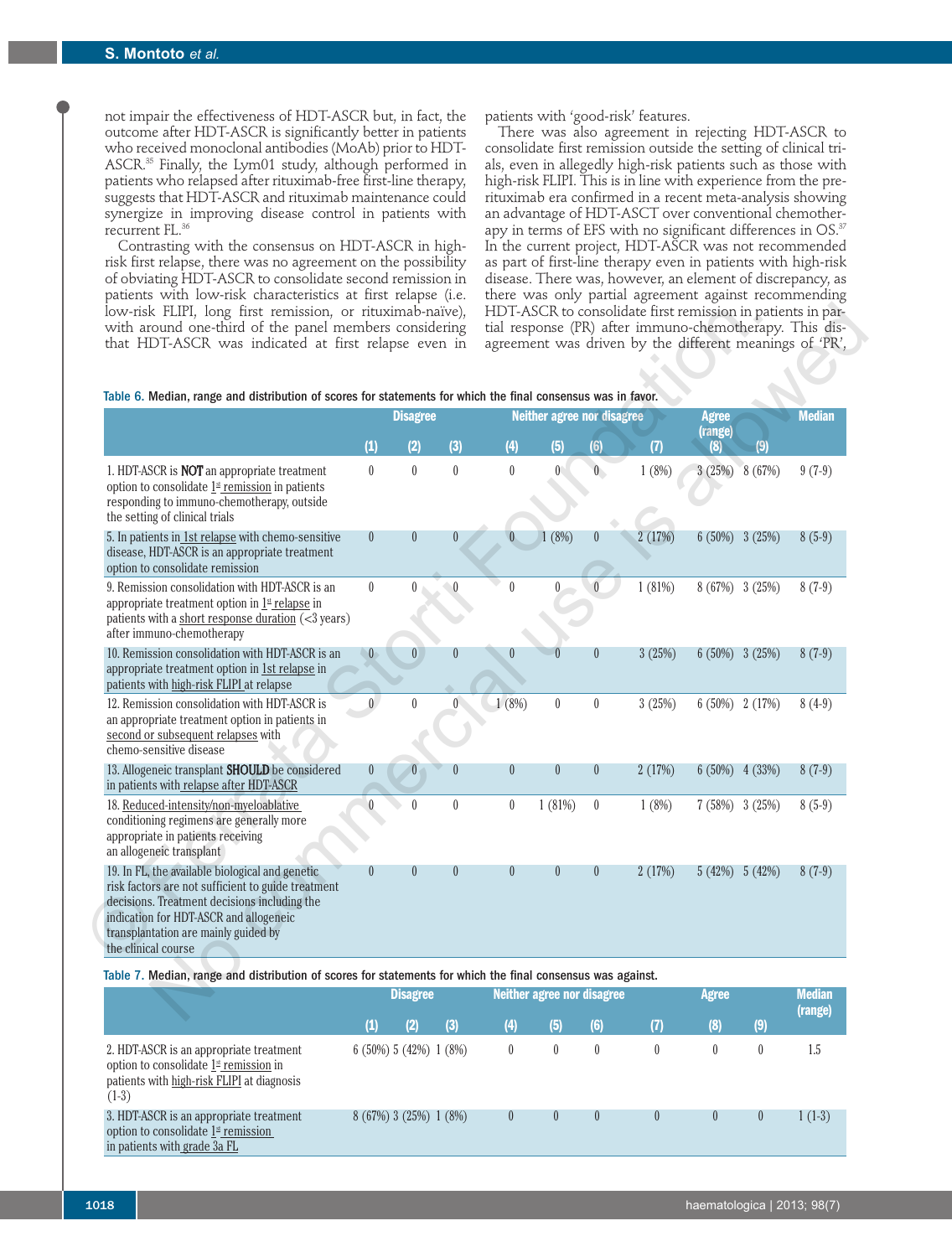according to, for example, how response is assessed. In this sense, the results of the PRIMA study showing a very poor outcome for patients achieving a PR as assessed by PET,<sup>38</sup> would support the use of HDT-ASCR in these circumstances for some of the participants. It was argued, however, that there is no evidence that HDT-ASCR improves the outcome of this high-risk population.

Regarding allotransplant, there was consensus in recommending this procedure (using an RIC regimen) in patients relapsing after HDT-ASCR. None of these decisions is surprising. There is ample evidence that graft-*versus*-lymphoma (GVL) activity is highly effective in FL, even in patients having failed HDT-ASCR, to support the use of RIC regimens.<sup>8-15</sup> Accordingly, several guidelines recommend allotransplant in patients relapsing after HDT-ASCR,<sup>39,40</sup> and RIC transplants have practically replaced myeloablative transplants in FL, accounting for 82% of all allogeneic HSCT procedures in FL registered with the EBMT in 2011 (*EBMT, data on file*). The median age of patients with FL also support this strategy. However, some panel members argued that there might be exceptions, such as very young patients in whom a myeloablative regimen should be preferred.

With regard to the lack of consensus on further potential indications for allogeneic transplantation, it has to be noted that the conclusion of the present study is not that there is consensus against allotransplant prior to HDT-ASCR, but that there is no agreement about this indication. This polarization of views underlines the need of an RCT comparing HDT-ASCR with allogeneic transplantation. However the difficulties in setting up transplantation trials in FL are highlighted by a Blood and Marrow Transplant Clinical trials

## Table 8. Median, range and distribution of scores for statements for which partial consensus was reached.

|                                                                                                                                                                            |          | <b>Disagree</b>              |          |          | <b>Neither agree nor disagree</b> |       |        | Agree |                  | <b>Median</b><br>(range) |
|----------------------------------------------------------------------------------------------------------------------------------------------------------------------------|----------|------------------------------|----------|----------|-----------------------------------|-------|--------|-------|------------------|--------------------------|
|                                                                                                                                                                            | $(1)$    | (2)                          | (3)      | (4)      | (5)                               | (6)   | (7)    | (8)   | (9)              |                          |
| 11. Remission consolidation with<br>HDT-ASCR is an appropriate treatment<br>option in $1^{\underline{\text{st}}}$ relapse in patients<br>previously treated with rituximab | $\theta$ |                              | $\theta$ | $\theta$ | 2(17%)                            |       | 2(17%) | 8(67) | $\boldsymbol{0}$ | $8(5-8)$                 |
| 4. HDT-ASCR is an appropriate<br>treatment option to consolidate<br>$1st$ remission in patients with PR<br>after immuno-chemotherapy                                       |          | $2(17%)$ 3 $(25%)$ 3 $(25%)$ |          | 1(8%)    | (8%)                              | 1(8%) | 1(8%)  |       | $\theta$         | $3(1-7)$                 |

#### Table 9. Median, range and distribution of scores for statements for which no consensus was achieved.

| patients having failed HDT-ASCR, to support the use of<br>RIC regimens. <sup>8.15</sup> Accordingly, several guidelines recom-<br>mend allotransplant in patients relapsing after HDT-<br>ASCR, <sup>39,40</sup> and RIC transplants have practically replaced |              |                  |                             |                  |                   |                                   | ization of views underlines the need of an RCT comparing<br>HDT-ASCR with allogeneic transplantation. However the<br>difficulties in setting up transplantation trials in FL are high-<br>lighted by a Blood and Marrow Transplant Clinical trials |              |                     |                          |
|----------------------------------------------------------------------------------------------------------------------------------------------------------------------------------------------------------------------------------------------------------------|--------------|------------------|-----------------------------|------------------|-------------------|-----------------------------------|----------------------------------------------------------------------------------------------------------------------------------------------------------------------------------------------------------------------------------------------------|--------------|---------------------|--------------------------|
| Table 8. Median, range and distribution of scores for statements for which partial consensus was reached.                                                                                                                                                      |              |                  |                             |                  |                   |                                   |                                                                                                                                                                                                                                                    |              |                     | <b>Median</b>            |
|                                                                                                                                                                                                                                                                |              | <b>Disagree</b>  |                             |                  |                   | <b>Neither agree nor disagree</b> | Agree                                                                                                                                                                                                                                              |              |                     |                          |
|                                                                                                                                                                                                                                                                | (1)          | (2)              | (3)                         | (4)              | (5)               | (6)                               | (7)                                                                                                                                                                                                                                                | (8)          | (9)                 | (range)                  |
| 11. Remission consolidation with<br>HDT-ASCR is an appropriate treatment<br>option in $1^{\underline{s}}$ relapse in patients<br>previously treated with rituximab                                                                                             | $\theta$     | $\theta$         | $\boldsymbol{0}$            | $\mathbf{0}$     | 2(17%)            | $\overline{0}$                    | 2(17%)                                                                                                                                                                                                                                             | 8(67)        | $\bf{0}$            | $8(5-8)$                 |
| 4. HDT-ASCR is an appropriate<br>treatment option to consolidate<br>1 <sup>st</sup> remission in patients with PR                                                                                                                                              |              |                  | $2(17%)$ 3 (25%) 3 (25%)    | 1(8%)            | $1(8\%) 1(8\%)$   |                                   | 1(8%)                                                                                                                                                                                                                                              | $\pmb{0}$    | $\theta$            | $3(1-7)$                 |
| after immuno-chemotherapy                                                                                                                                                                                                                                      |              |                  |                             |                  |                   |                                   |                                                                                                                                                                                                                                                    |              |                     |                          |
| Table 9. Median, range and distribution of scores for statements for which no consensus was achieved.                                                                                                                                                          |              | <b>Disagree</b>  |                             |                  |                   | <b>Neither agree nor disagree</b> |                                                                                                                                                                                                                                                    | <b>Agree</b> |                     | <b>Median</b><br>(range) |
|                                                                                                                                                                                                                                                                | (1)          | (2)              | (3)                         | (4)              | (5)               | (6)                               | (7)                                                                                                                                                                                                                                                | (8)          | (9)                 |                          |
| 6. Remission consolidation with HDT-ASCR is<br>not an appropriate treatment option in<br>1st relapse in patients with a long response<br>duration (longer than 3-5 years) after<br>immuno-chemotherapy                                                         | $\mathbf{0}$ |                  | 2 (17%) 2 (17%)             | $\boldsymbol{0}$ | $\bf{0}$          | $\boldsymbol{0}$                  | 4 (33%)                                                                                                                                                                                                                                            |              | 2 (17%) 2 (17%)     | $7(2-9)$                 |
| 7. Remission consolidation with HDT-ASCR<br>is not an appropriate treatment option in<br>1st relapse in patients with low-risk FLIPI<br>at relapse                                                                                                             | $\pmb{0}$    |                  | $3(25%)$ 1 (8%)             |                  | $2(17%)$ $2(17%)$ | $\theta$                          | 3(25%)                                                                                                                                                                                                                                             | $\bf{0}$     | 1(8%)               | $4.5(2-9)$               |
| 8. Remission consolidation with HDT-ASCR<br>is not an appropriate treatment option in<br>1st relapse in rituximab-naïve patients                                                                                                                               | $\bf{0}$     |                  | $3(25%)$ $1(8%)$            | $\pmb{0}$        | 2(17%)            | $\pmb{0}$                         | 2(17%)                                                                                                                                                                                                                                             |              | 2 (17%) 2 (17%)     | $6(2-9)$                 |
| 14. In young patients (<40 years) with<br>a very short response duration $(<2$ years)<br>and requiring transplant, allogeneic transplant<br>should be considered instead of HDT-ASCR                                                                           | 1(8%)        | $\boldsymbol{0}$ | 3(25%)                      | 2(17%)           | 1(8%)             | $\theta$                          | 2(17%)                                                                                                                                                                                                                                             | 2(17%)       | 1(8%)               | $4.5(1-9)$               |
| 15. In young patients (<40 years) with<br>high-risk FLIPI at relapse and requiring<br>transplant, allogeneic transplant should be<br>considered instead of HDT-ASCR                                                                                            |              |                  | $1(8\%)$ 2 (17%) 5 (42%)    | 1(8%)            | $\boldsymbol{0}$  | 1(8%)                             | $\boldsymbol{0}$                                                                                                                                                                                                                                   | 2(17%)       | $\boldsymbol{0}$    | $3(1-8)$                 |
| 16. In young patients (<40 years) with PR<br>after salvage treatment and requiring transplant,<br>allogeneic transplant should be considered<br>instead of HDT-ASCR                                                                                            |              |                  | $1(8\%)$ $1(8\%)$ $4(33\%)$ | 1(8%)            | $\theta$          | $\theta$                          | 2(17%)                                                                                                                                                                                                                                             | 3(25%)       | $\theta$            | $3.5(1-8)$               |
| 17. TBI is generally not recommended<br>in the transplant conditioning regimen<br>of HDT-ASCR                                                                                                                                                                  | 1(8%)        | $\boldsymbol{0}$ | 1(8%)                       | $\pmb{0}$        | 1(8%)             | $\pmb{0}$                         | 1(8%)                                                                                                                                                                                                                                              |              | $4(33\%)$ $4(33\%)$ | $8(1-9)$                 |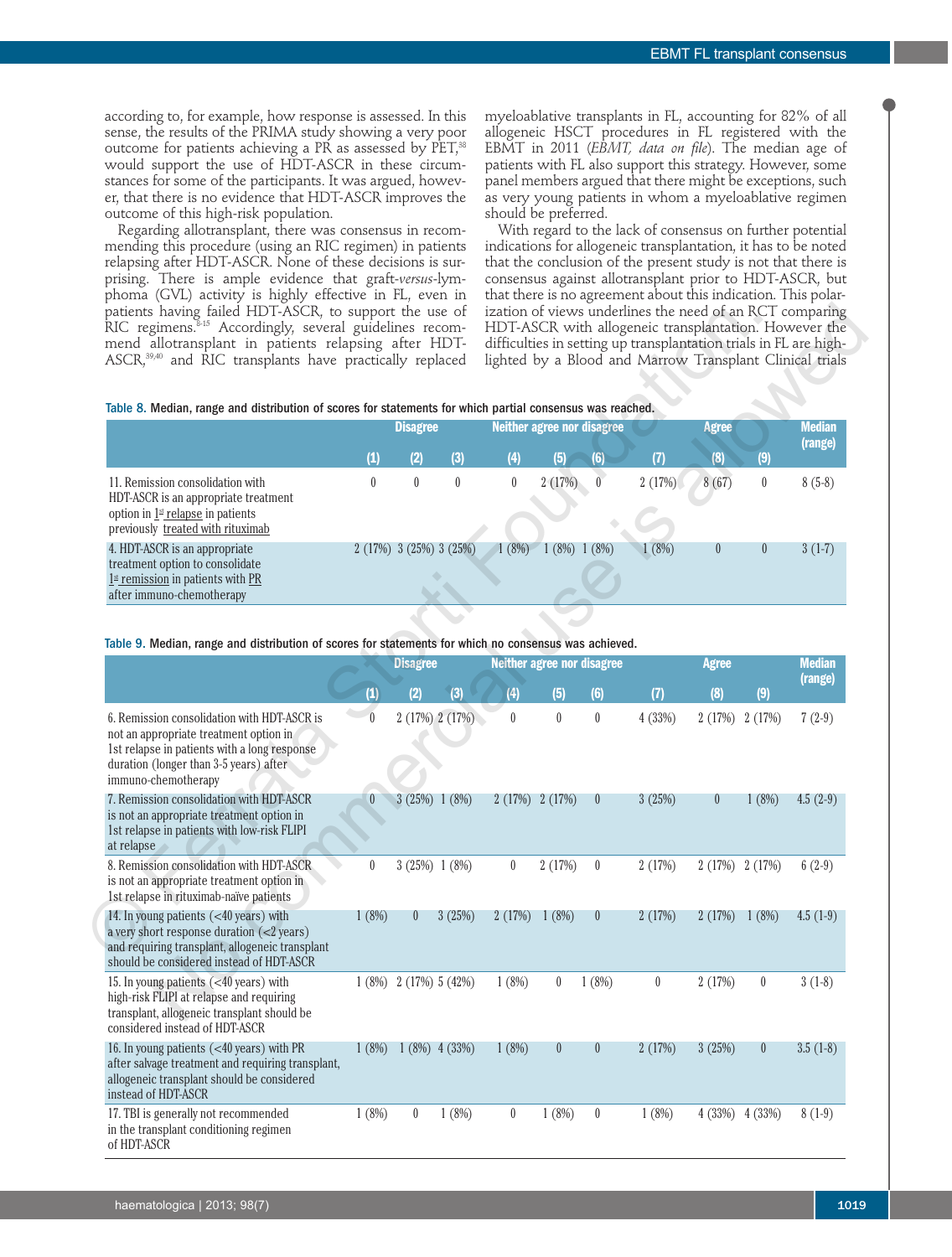Network (BMT CTN) prospective study comparing RICallotransplant with HDT-ASCR (with a 'biological' randomization) which was prematurely closed due to slow recruitment, partly due to physician's preferences.<sup>41</sup>

No consensus was reached either on the role of TBI in the conditioning regimen of HDT-ASCR. Several studies, largely from the pre-PBSC era<sup>42-44</sup> (including an EBMT analysis with a very long follow-up)<sup> $45$ </sup> have shown an association between the risk of secondary myelodysplastic syndromes/acute myelogenous leukemia (sMDS/AML) and the use of TBI, resulting in a higher non-relapse mortality (NRM) and a lower OS for patients receiving TBI. However, a recent EBMT study – albeit with a shorter follow up - did not detect any significant differences in NRM, with a trend towards a better OS for patients who received TBI compared with those who received the chemotherapy-only conditioning regimen BEAM.<sup>35</sup> This data and the fact that TBI reduces the risk of relapse in some reports,<sup>45,46</sup> were argued in favor of the use of TBI.

Finally, there was consensus that, unlike other hematooncological diseases such as AML and chronic lymphocytic leukemia,<sup>24,47</sup> the available biological and genetic risk factors are not yet sufficient to guide treatment decisions including the indication for HDT-ASCR and allogeneic transplantation in FL. Instead, these should be guided by the clinical course. Though systematic, the consensus process used here has some obvious limitations: the results are influenced by the selection of the panel (thus we cannot exclude that a different panel would have resulted in different conclusions), the formulation of the statements, and the threshold chosen to define consensus. The fact that only half of the members participated in the first step (submission of initial statements for discussion) might have influenced the results; however, additional opportunities were taken by the participants to add/discuss the wording of the statements in the two teleconferences and in the face-to-face meeting, where up to three-quarters of the members participated. In this regard, the authors are not oblivious to the fact that many other relevant questions in the field (such as a recent EBMI Tradition in a better the direction in the four terms. The control of the direction involved in the control of the direction in the control of the direction in the control of the control of the control of th EIMIT would contribute the molecule of the diffusion intervention in the same of the same in the same of the same significant difference in NRM, with a trend control is a commercial or the distribution into the component

the role of HSCT in transformed lymphoma or the place of maintenance with rituximab) were not considered for discussion for practical reasons and remain unanswered. As in any expert-opinion based recommendations, there is an element of subjectivity. Nevertheless, the structured methodology used adds an additional level of objectivity and reduces inter-expert bias, thereby supporting the use of consensus development methods to draw recommendations or guidelines when evidence-based data are scarce. Ideally, the crucial questions in the context of HSCT in FL (i.e. HDT-ASCR *versus* rituximab maintenance, HDT-ASCR *versus* RIC-allogeneic transplant) should be answered by RCT, but examples of the difficulties involved in setting up these studies have been discussed previously.

It is obvious that consensus development methods cannot replace RCT, but they provide valuable tools to identify areas for future research and to help design the studies that will advance knowledge in the field. In this sense, it is crucial to take into account the moving landscape in which this project was developed: the management of patients with FL is rapidly evolving with the emergence of new drugs which will obviously have an impact on the role of HSCT in FL. Going forward, this project has identified a clear area in which consensus was not reached that would benefit significantly from prospective studies including RCTs, i.e. the role of allogeneic transplant prior to HDT-ASCR.

However, the extreme views of the participants against or in favor of an allogeneic transplant, might partially explain the failure of prior attempts to run a RCT on this question. Maybe the answer lies in exploring alternative procedures, such as prospective audits, that can provide better evidence-based data than those currently available before investigators can decide whether such a trial is not only feasible but also still necessary.

## *Authorship and Disclosures*

*Information on authorship, contributions, and financial & other disclosures was provided by the authors and is available with the online version of this article at www.haematologica.org.*

## **References**

- 1. Fisher RI, LeBlanc M, Press OW, Maloney DG, Unger JM, Miller TP. New treatment options have changed the survival of patients with follicular lymphoma. J Clin Oncol. 2005;23(33):8447-52.
- 2. Swenson WT, Wooldridge JE, Lynch CF, Forman-Hoffman VL, Chrischilles E, Link BK. Improved survival of follicular lymphoma patients in the United States. J Clin Oncol. 2005;23(22):5019-26.
- 3. Liu Q, Fayad L, Cabanillas F, Hagemeister FB, Ayers GD, Hess M, et al. Improvement of overall and failure-free survival in stage IV follicular lymphoma: 25 years of treatment experience at The University of Texas M.D. Anderson Cancer Center. J Clin Oncol. 2006;24(10):1582-9.
- 4. Ghielmini M, Schmitz SF, Cogliatti SB, Pichert G, Hummerjohann J, Waltzer U, et al. Prolonged treatment with rituximab in patients with follicular lymphoma significantly increases event-free survival and response duration compared with the standard weekly x 4 schedule. Blood. 2004;103(12):4416-23.
- 5. Forstpointner R, Unterhalt M, Dreyling M, Bock HP, Repp R, Wandt H, et al. Maintenance therapy with rituximab leads to a significant prolongation of response duration after salvage therapy with a combination of rituximab, fludarabine, cyclophosphamide, and mitoxantrone (R-FCM) in patients with recurring and refractory follicular and mantle cell lymphomas: Results of a prospective randomized study of the German Low Grade Lymphoma Study Group (GLSG). Blood. 2006;108 (13):4003-8.
- 6. Hochster H, Weller E, Gascoyne RD, Habermann TM, Gordon LI, Ryan T, et al. Maintenance rituximab after cyclophosphamide, vincristine, and prednisone prolongs progression-free survival in advanced indolent lymphoma: results of the randomized phase III ECOG1496 Study. J Clin Oncol. 2009;27(10):1607-14.
- 7. van Oers MH, Van Glabbeke M, Giurgea L, Klasa R, Marcus RE, Wolf M, et al. Rituximab maintenance treatment of relapsed/resistant follicular non-Hodgkin's lymphoma: long-term outcome of the EORTC 20981 phase III randomized intergroup study. J Clin Oncol. 2010;28(17): 2853-8.
- 8. Robinson SP, Goldstone AH, Mackinnon S, Carella A, Russell N, de Elvira CR, et al. Chemoresistant or aggressive lymphoma predicts for a poor outcome following reducedintensity allogeneic progenitor cell transplantation: an analysis from the Lymphoma Working Party of the European Group for Blood and Bone Marrow Transplantation. Blood. 2002;100(13):4310-6.
- 9. Vigouroux S, Michallet M, Porcher R, Attal M, Ades L, Bernard M, et al. Long-term outcomes after reduced-intensity conditioning allogeneic stem cell transplantation for lowgrade lymphoma: a survey by the French Society of Bone Marrow Graft Transplantation and Cellular Therapy (SFGM-TC). Haematologica. 2007;92(5): 627-34.
- 10. Rezvani AR, Storer B, Maris M, Sorror ML,<br>Agura E, Maziarz RT, et al. E, Maziarz RT, et Nonmyeloablative allogeneic hematopoietic cell transplantation in relapsed, refractory, and transformed indolent non-Hodgkin's lymphoma. J Clin Oncol. 2008;26(2):211-7.
- 11. Khouri IF, McLaughlin P, Saliba RM, Hosing C, Korbling M, Lee MS, et al. Eight-year experience with allogeneic stem cell transplantation for relapsed follicular lymphoma